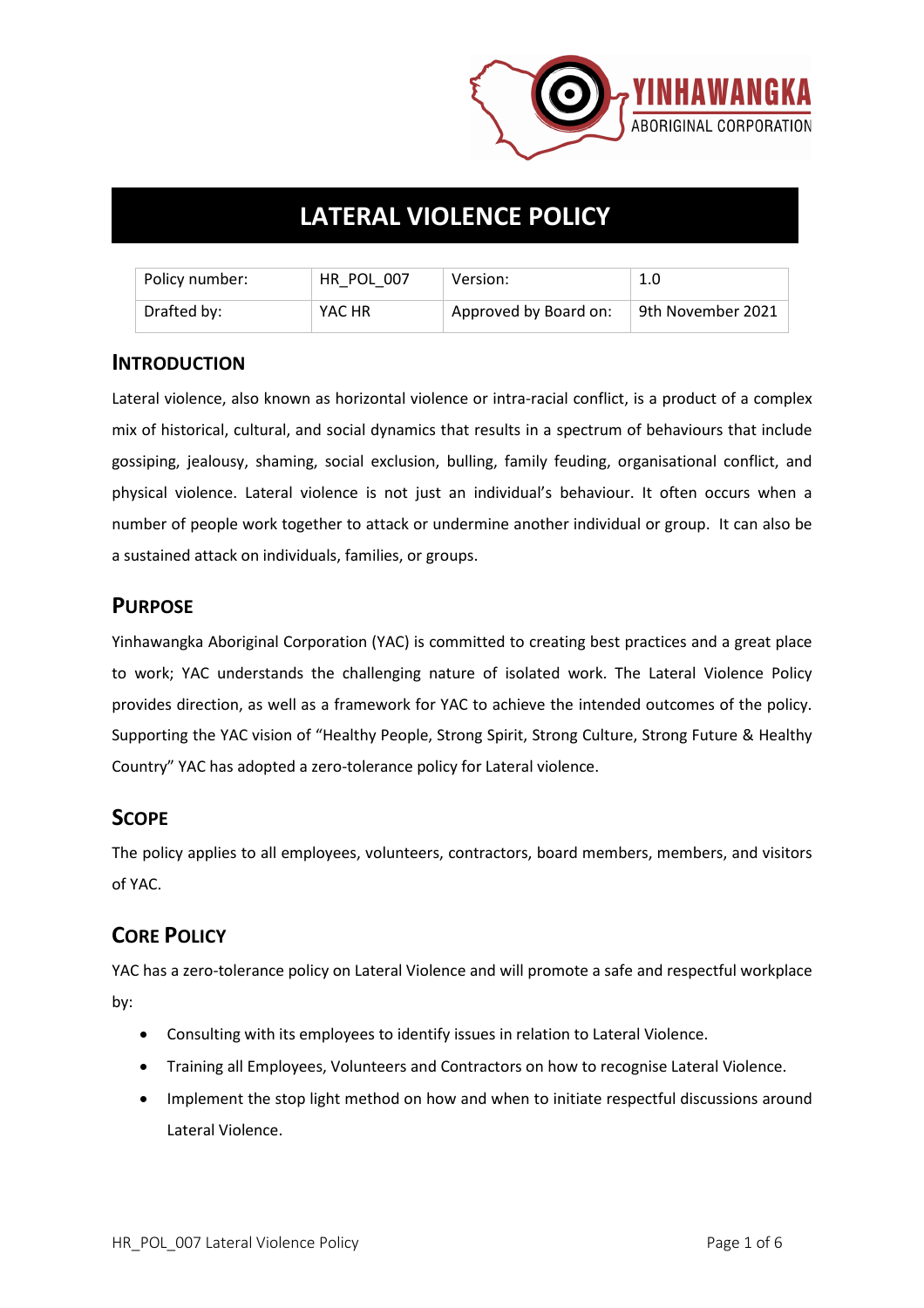

- Promoting mental health and wellbeing of employees affected by Lateral Violence by way of referral to the Anglicare WA Employee Assistance Program.
- Continuous training through conversations, employee meetings and Toolbox meetings.
- Engaging in disciplinary action against employees and volunteers in breach of this policy.
- Refusing access to Members, Contractors and Visitors who are in breach of the policy.
- Providing a reporting and grievance process to investigate instances of Lateral Violence.
- YAC has engaged a provider who offers an Employee Assistance Program to all Full-time, Part-time and Casual Employees. Please see your manager for further details on how to access.

## **IMPACT OF LATERAL VIOLENCE**

Workplace Lateral Violence is "Level 3 Bullying" can be harmful to the person experiencing it and to those who witness it. It can also adversely impact people not directly involved such as family and friends. The effects will vary depending on individual characteristics as well as the situation and may include one or more of the following:

- distress, anxiety, panic attacks or sleep disturbance.
- physical illness, for example muscular tension, headaches, fatigue, and digestive problem.
- reduced work performance, concentration, and decision-making ability.
- loss of self-esteem and self-confidence.
- feelings of isolation.
- deteriorating relationships with colleagues, family, and friends.
- depression.
- thoughts of suicide.

# **ROLES AND RESPONSIBILITIES**

#### **Employees' responsibilities**

Employees are equally responsible for creating a positive, Lateral Violence free workplace by:

- adhering to the YAC Code of Conduct and incorporating these values in performance agreement.
- embracing diversity and supporting an inclusive workplace.
- recognizing and appreciating different working styles and perspectives.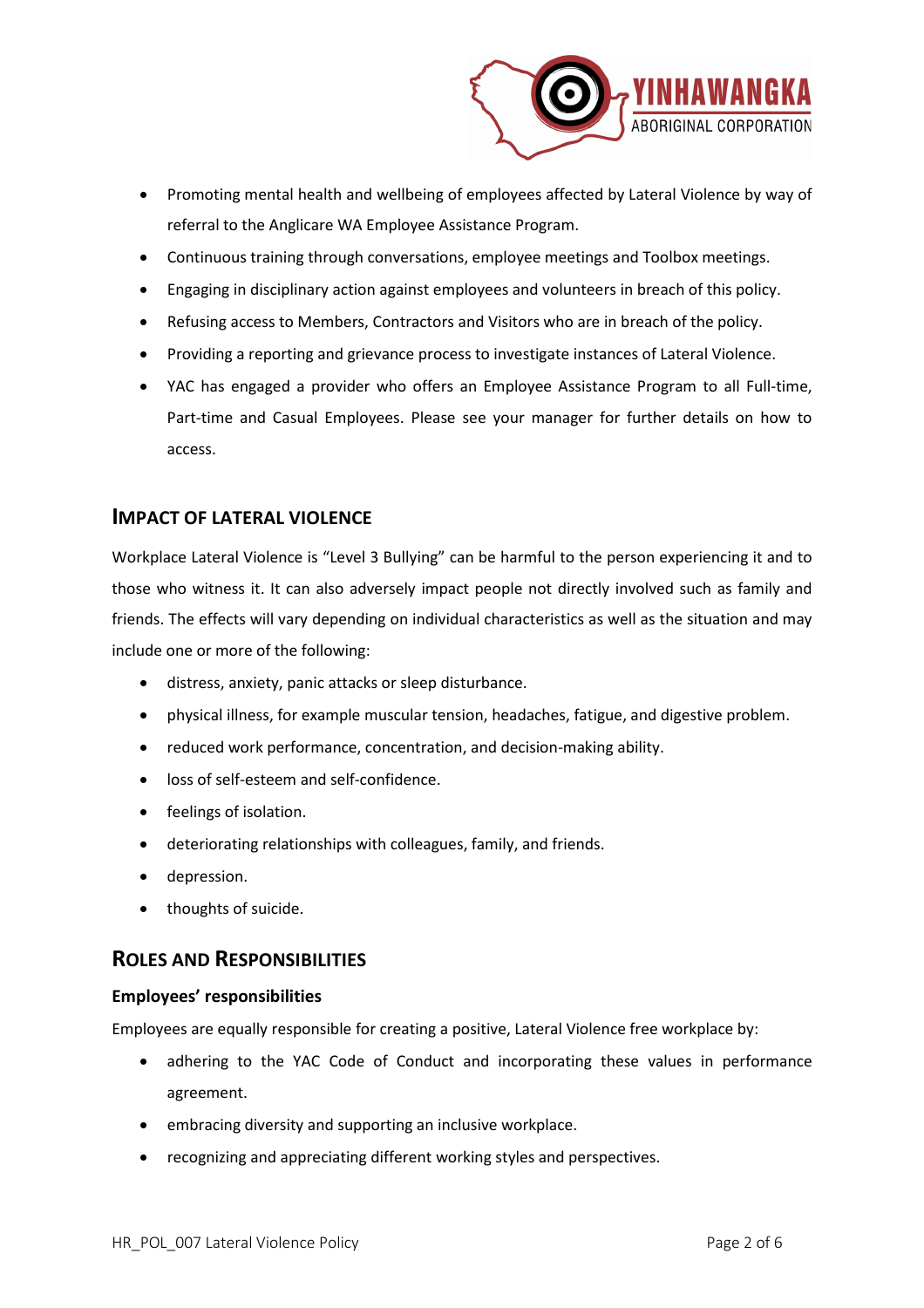

- contributing to open communication and information sharing.
- taking seriously any incidents of bullying, harassment, and lateral violence both for yourself and other employees and reporting them promptly.

#### **Manager | Supervisor's responsibilities**

In addition to employee responsibilities, Managers and Supervisors are equally responsible for creating a positive, Lateral Violence free workplace by:

- promoting open communication, sharing information
- being approachable and supporting others when required
- not diminishing or seeking to excuse reported instances of Lateral Violence
- providing constructive, regular, reasonable performance guidance
- embracing diversity and supporting an inclusive workplace
- fostering teamwork and rewarding collaborative behavior
- monitoring potential for and acting promptly on instances of Lateral Violence behavior.

#### **Board Members| Members | Visitor's responsibilities**

In addition to employees of YAC, Board Members, Members and Visitors are equally responsible for complying with the Lateral Violence Policy and promoting an environment free from Lateral Violence at all YAC workplaces and events.

#### **Chief Executive Officer's (CEO) Responsibilities**

The CEO will:

- take any complaint of bullying or harassment seriously.
- undertake prompt action to ensure all employees concerned feel safe in the workplace.
- conduct informal/formal investigations into any matter reported.
- protect the confidentiality of those who report and/or have experienced harassment or bullying to the extent possible.
- afford principles of natural justice to all relevant parties.
- facilitate mediation or professional counselling where appropriate.
- for formal investigations engage an external investigator where required.
- make recommendations to facilitate prompt resolution of all complaints of lateral violence.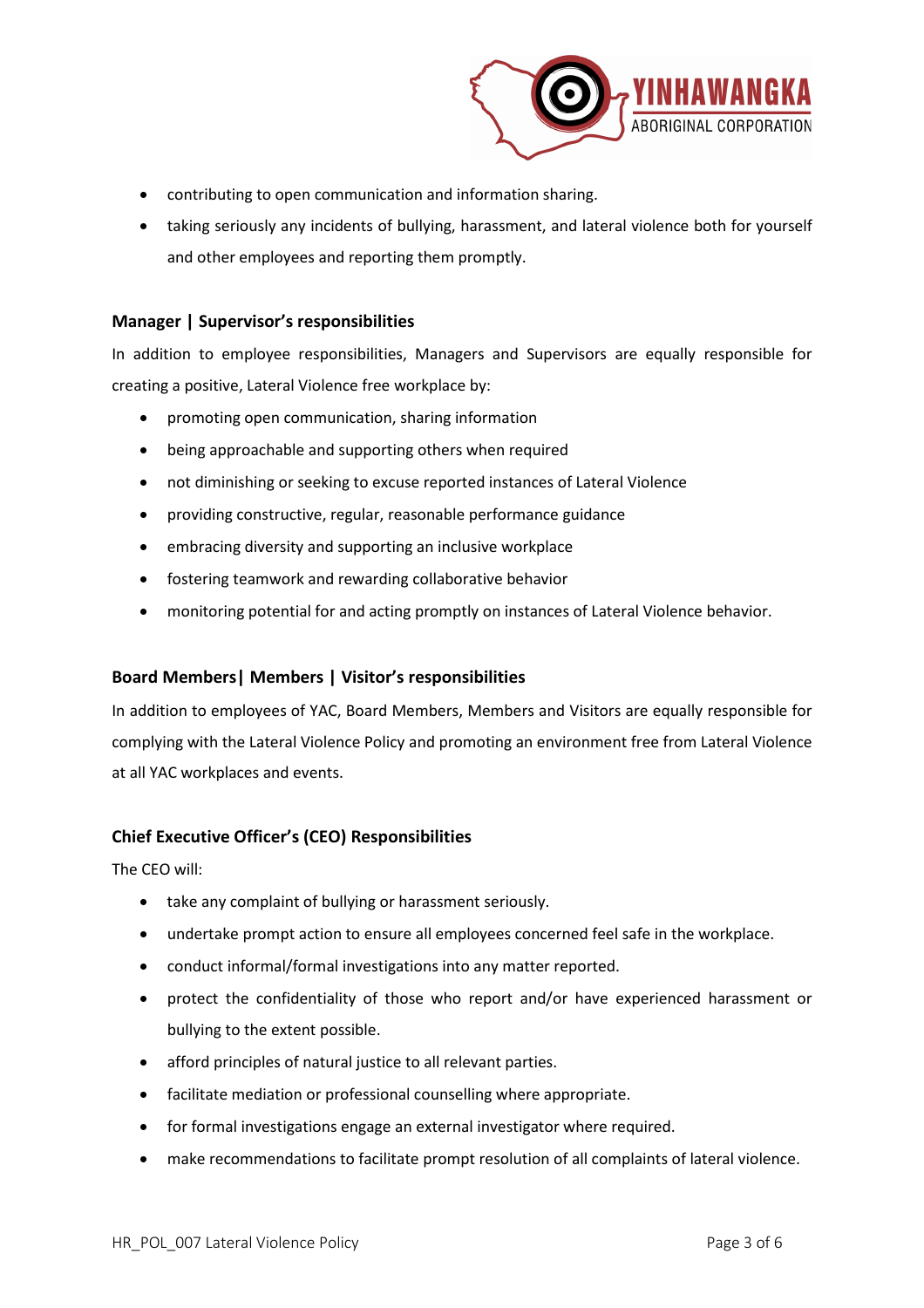

• Remove person from the property who are not complying with the policy.

## **REPORTING AND INVESTIGATIONS**

All persons, whether they are an employee of YAC, Board Member or YAC Member have a responsibility to report inappropriate behavior informally or formally by email or face to face to the CEO when it meets the following criteria:

- is serious or has the potential to be a serious matter.
- is affecting the employee's health and/or well-being (i.e. they are in distress).
- is affecting the employees ability to attend work, or
- reports of this nature should include as much information as possible with the name of the complainant and the person who is displaying the alleged behavior.
- reports can be made verbally in the first instance, however, a reporting form Grievance Form must be completed.

Any employee or persons found to be victimizing or discriminating against another employee or person for making a complaint of Lateral Violence may be subject to an investigation under the YAC Code of Conduct and, if found to be in breach of the YAC Code of Conduct, the following disciplinary actions may apply:

- Verbal warning.
- Written warning.
- Termination of employment.
- Ban from entering the premises or YAC events.

Where possible it is preferable to resolve issues through an informal process to allow the accused person the opportunity to take positive action to correct or alter their behavior.

The complainant, however, may decide to lodge a formal complaint. The formal process will involve investigations which could take the form of a Code of Conduct investigation.

## **OUTCOME OF AN INVESTIGATION**

While there is no specific timeframe for an investigation, it will be undertaken in a prompt manner. Where an investigation has been carried out, the investigator will provide their findings to the CEO. The complainant will be advised of the outcome of the investigation. YAC will not disclose the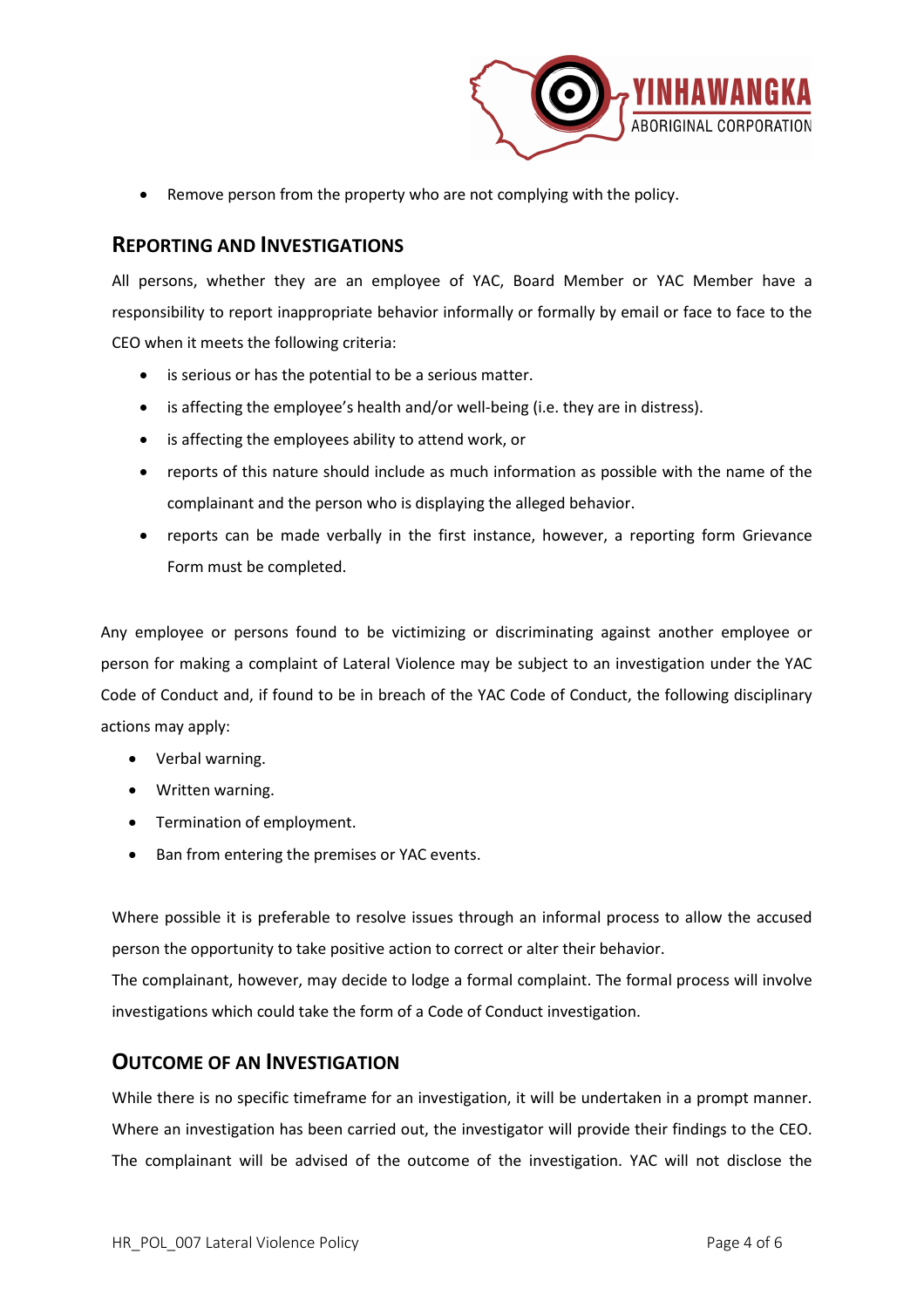

contents of a report prepared by an investigator. The complainant will not be privy to details of the investigation. If a complainant is not satisfied with the outcome of the investigation, they can request a Review of Action or complain externally to the Australian Human Rights Commission.

#### **Frivolous and Vexatious Claims**

YAC will take care to determine whether a claim is frivolous or vexatious, and deal with such cases quickly, firmly, and fairly. Frivolous claims are those that are 'obviously unsustainable'. Vexatious claims are those that are brought for a 'collateral purpose, as a means of obtaining some advantage for which the proceedings were not designed'. Bringing a vexatious complaint against an employee may, itself, constitute unacceptable behavior and may initiate a code of conduct investigation against the complainant. However, YAC will take great care when dismissing a claim on these grounds, undertaking at least sufficient inquiries to establish that the complaint is either frivolous or vexatious.

#### **Records and Procedural Fairness**

YAC records assist in identifying patterns of behavior or continuing problems. Adequate records are essential if the matter leads to formal disciplinary action or to a request for information under the Freedom of Information Act 1982. Any formal action taken should be documented. Records of complaints will be maintained for a minimum of 18 months in accordance with the Privacy Act 1988.

#### **Procedural Fairness**

All allegations will be treated in accordance with the rules of procedural fairness. In summary this means:

- a decision-maker will be impartial and be free of actual or apparent bias
- a person whose interests will be affected by a proposed decision receives a fair hearing, including the opportunity to respond to any adverse material that could influence the decision
- findings are based on evidence that is relevant and logically capable of supporting the findings.